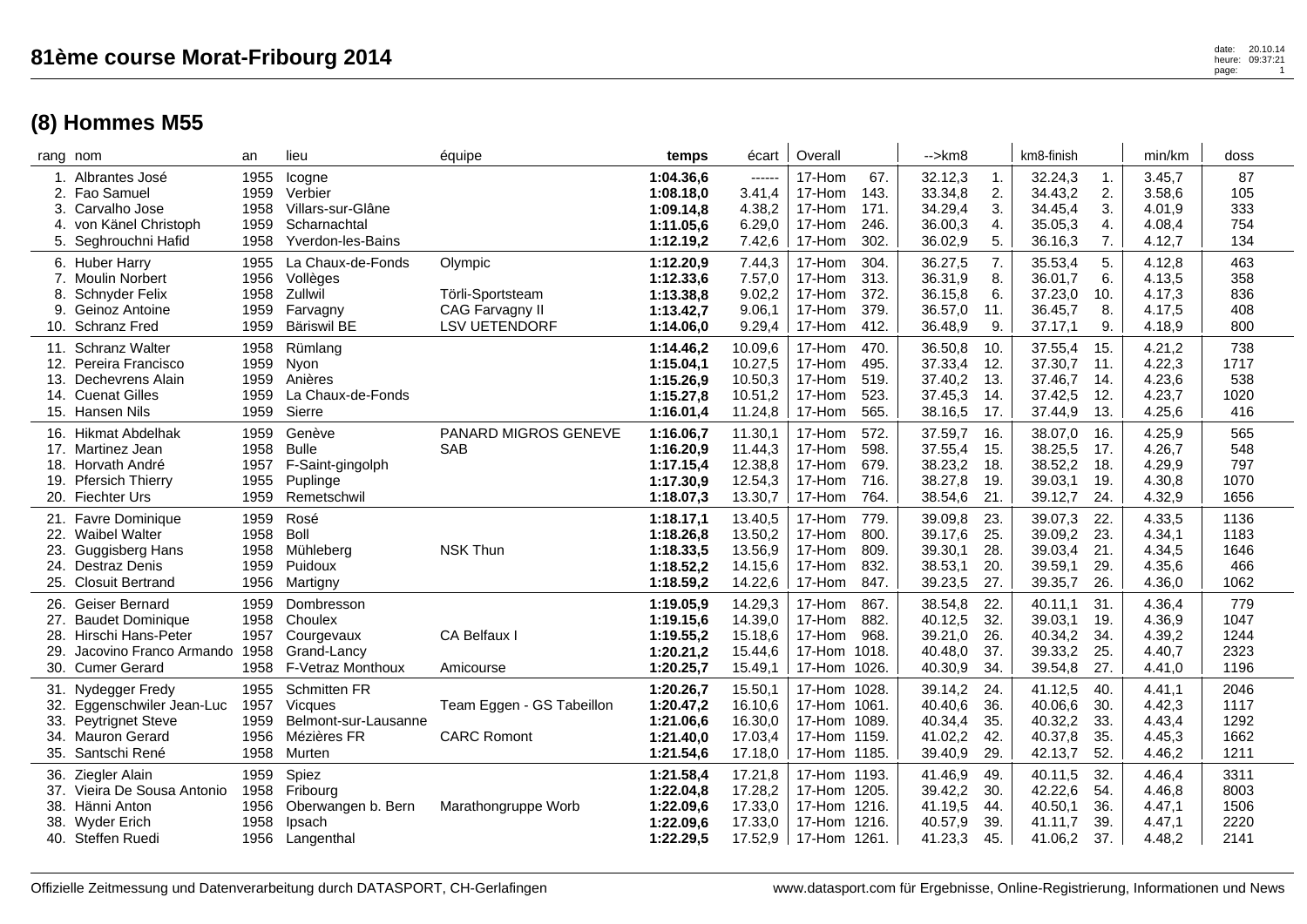| rang nom |                                                                                                                           | an                                   | lieu                                                                   | équipe                                           | temps                                                         | écart                                               | Overall                                                                         | $\rightarrow$ km $\alpha$                                                               | km8-finish                                                                             | min/km                                         | doss                                 |
|----------|---------------------------------------------------------------------------------------------------------------------------|--------------------------------------|------------------------------------------------------------------------|--------------------------------------------------|---------------------------------------------------------------|-----------------------------------------------------|---------------------------------------------------------------------------------|-----------------------------------------------------------------------------------------|----------------------------------------------------------------------------------------|------------------------------------------------|--------------------------------------|
| 42.      | 41. Stritt Yvar<br><b>Dumont Michel</b><br>43. Warpelin Richard<br>44. Muller Daniel<br>45. Pamingle Hervé                | 1959<br>1956<br>1958<br>1955<br>1955 | Düdingen<br>Grolley<br>Payerne<br>Vullierens<br>Versoix                | <b>CA Brovard</b><br>La Foulée Bussigny          | 1:22.39,3<br>1:22.47,9<br>1:22.57,8<br>1:23.02,8<br>1:23.25,7 | 18.02,7<br>18.11,3<br>18.21,2<br>18.26,2<br>18.49,1 | 17-Hom 1285.<br>17-Hom 1321.<br>17-Hom 1345.<br>17-Hom 1363.<br>17-Hom 1417.    | 40.55,9<br>38.<br>40.10,1<br>31.<br>42.58,8<br>72.<br>40.59,4<br>40.<br>40.16,1<br>33.  | 41.43,4<br>46.<br>57.<br>42.37,8<br>39.59,0<br>28.<br>42.03,4<br>50.<br>43.09,6<br>65. | 4.48,8<br>4.49,3<br>4.49,9<br>4.50,2<br>4.51,5 | 2883<br>2084<br>2155<br>1310<br>1190 |
|          | 46. Da Silva Manuel Corlos<br>47. Bryner Martin<br>48. Bala Avdulla<br>49. Simonett Anton<br>50. Shabani Muhamer          | 1959<br>1958<br>1959<br>1959<br>1959 | Ecublens VD<br>Longirod<br>Ins<br>Uettligen<br>Biel/Bienne             | Die Post                                         | 1:23.39,4<br>1:23.40,0<br>1:23.45,4<br>1:23.52,8<br>1:24.08,1 | 19.02,8<br>19.03,4<br>19.08,8<br>19.16,2<br>19.31,5 | 17-Hom 1449.<br>17-Hom 1452.<br>17-Hom 1473.<br>17-Hom 1497.<br>17-Hom 1535.    | 42.30,8<br>62.<br>42.08,7<br>55.<br>41.54,9<br>51.<br>41.42,0<br>48.<br>41.09,2<br>43.  | 38.<br>41.08,6<br>41.31,3<br>43.<br>41.50,5<br>47.<br>42.10,8<br>51.<br>42.58,9<br>63. | 4.52,3<br>4.52,3<br>4.52,6<br>4.53,1<br>4.54,0 | 3063<br>1383<br>2528<br>1594<br>1278 |
|          | 51. Suter Jean-Marc<br>52. Schürch Patrick<br>53. Candolfi Nelson<br>54. Greca Josef<br>55. Peretti Michel                | 1956<br>1957<br>1959<br>1957<br>1959 | <b>Tafers</b><br>St-Aubin-Sauges<br>Locarno<br>Rossens FR<br>Ollon VD  | CAG Favargny III                                 | 1:24.11,8<br>1:24.12,6<br>1:24.18,9<br>1:24.26,9<br>1:24.30,3 | 19.35,2<br>19.36,0<br>19.42,3<br>19.50,3<br>19.53,7 | 17-Hom 1546.<br>17-Hom 1547.<br>17-Hom 1569.<br>17-Hom 1600.<br>17-Hom 1609.    | 42.12,0<br>56.<br>42.32,4<br>64.<br>42.21,1<br>59.<br>41.51,5<br>50.<br>41.01,7<br>41.  | 41.59,8<br>49.<br>41.40,2<br>45.<br>41.57,8<br>48.<br>42.35,4<br>55.<br>43.28,6<br>75. | 4.54,2<br>4.54,2<br>4.54,6<br>4.55,1<br>4.55,2 | 3107<br>2240<br>2292<br>1325<br>2179 |
|          | 56. Grolimund Jean-Pierre<br>57. Mini Ettore<br>58. Loosli Werner<br>59. Steiner Rene<br>60. Garoflid Nicolas             | 1959<br>1959<br>1957<br>1957<br>1957 | Courchapoix<br>Tesserete<br><b>Bern</b><br>Steffisburg<br>Epalinges    | <b>USC</b><br><b>TVL Leichtathletik</b>          | 1:24.34,0<br>1:24.39,9<br>1:24.50,7<br>1:25.00,7<br>1:25.02,0 | 19.57,4<br>20.03.3<br>20.14,1<br>20.24,1<br>20.25,4 | 17-Hom 1618.<br>17-Hom 1626.<br>17-Hom 1648.<br>17-Hom 1670.<br>17-Hom 1671.    | 75.<br>43.08,9<br>41.25,3<br>46.<br>42.01,6<br>52.<br>43.31,3<br>83.<br>41.41,7<br>47.  | 41.25,1<br>41.<br>43.14.6<br>68.<br>42.49,1<br>59.<br>41.29,4<br>42.<br>43.20,3<br>72. | 4.55,5<br>4.55,8<br>4.56,4<br>4.57,0<br>4.57,1 | 2295<br>2014<br>3805<br>2184<br>2831 |
|          | 61. Chatelain Philippe<br>62. Landry Jean-Maurice<br>63. Gisler Pierre<br>64. Bossel Jean-Noël<br>65. Carrillo José Jésus | 1959<br>1959<br>1957<br>1959<br>1957 | F-Annemasse<br>Tramelan<br>Givisiez<br>Granges-Paccot<br><b>Bulle</b>  | EAA LA FOULEE D'ANNEMASSE<br>Ville de Fribourg 1 | 1:25.04,1<br>1:25.13,0<br>1:25.26,9<br>1:25.29,6<br>1:25.41,6 | 20.27,5<br>20.36,4<br>20.50,3<br>20.53,0<br>21.05,0 | 17-Hom 1677.<br>17-Hom 1697.<br>17-Hom 1739.<br>17-Hom 1752.<br>17-Hom 1780.    | 42.50,2<br>67.<br>42.25,9<br>60.<br>42.08,1<br>54.<br>42.18,8<br>57.<br>44.03,7<br>91.  | 42.13,9<br>53.<br>42.47,1<br>58.<br>43.18,8<br>71.<br>43.10,8<br>66.<br>41.37,9<br>44. | 4.57,2<br>4.57,7<br>4.58,5<br>4.58,7<br>4.59,4 | 2614<br>1366<br>3041<br>1330<br>4538 |
|          | 66. Betrisey Jean-Pascal<br>67. Moullet Fernand<br>68. Adjadj Norbert<br>69. Dellsperger Christoph<br>70. Pillonel Roland | 1958<br>1957<br>1958<br>1956<br>1955 | Ayent<br>Marin-Epagnier<br>Nyon<br>Worb<br>Cheyres                     | Dupont Running Team                              | 1:25.42,7<br>1:25.48,3<br>1:25.52,5<br>1:25.53,1<br>1:26.08,9 | 21.06,1<br>21.11,7<br>21.15,9<br>21.16,5<br>21.32,3 | 17-Hom 1783.<br>17-Hom 1794.<br>17-Hom 1809.<br>17-Hom 1812.<br>17-Hom 1864.    | 42.53,4<br>68.<br>42.20,5<br>58.<br>42.05,2<br>53.<br>43.16,5<br>77.<br>66.<br>42.47,5  | 42.49,3<br>60.<br>43.27,8<br>74.<br>43.47,3<br>78.<br>42.36,6<br>56.<br>43.21,4<br>73. | 4.59,5<br>4.59,8<br>5.00,0<br>5.00,1<br>5.01,0 | 4029<br>2379<br>1172<br>1676<br>2380 |
|          | 71. Aubonney Gilles<br>72. Kappeler Andreas<br>73. Münger Roland<br>74. Yerly Christian<br>75. Girard Alain               | 1958<br>1956<br>1957<br>1957<br>1957 | Lentigny<br><b>Bern</b><br>Jegenstorf<br>Lovens<br>Corpataux-Magnedens |                                                  | 1:26.34.9<br>1:26.35,5<br>1:26.49,3<br>1:26.54,5<br>1:27.01,7 | 21.58,3<br>21.58,9<br>22.12,7<br>22.17,9<br>22.25,1 | 17-Hom 1925.<br>17-Hom 1928.<br>17-Hom 1956.<br>17-Hom 1971.<br>17-Hom 1990.    | 42.56,5<br>70.<br>43.20,8<br>79.<br>42.31,9<br>63.<br>43.00,5<br>73.<br>42.56,8<br>71.  | 43.38,4<br>77.<br>69.<br>43.14,7<br>44.17,4<br>97.<br>43.54,0<br>80.<br>87.<br>44.04,9 | 5.02,5<br>5.02,5<br>5.03,3<br>5.03,6<br>5.04,1 | 3314<br>2912<br>2447<br>2349<br>3364 |
|          | 76. Miller John<br>77. Fragniere Benoit<br>78. Lirgg Uli<br>79. Savary Michel<br>80. Marques Joaquim                      | 1957<br>1959<br>1956<br>1959<br>1955 | Givrins<br><b>Bulle</b><br>Avenches<br>Lausanne<br>Lausanne            |                                                  | 1:27.03,3<br>1:27.12,5<br>1:27.13,3<br>1:27.23,0<br>1:27.30,5 | 22.26,7<br>22.35,9<br>22.36,7<br>22.46,4<br>22.53,9 | 17-Hom 1993.<br>17-Hom 2018.<br>17-Hom 2022.<br>2056.<br>17-Hom<br>17-Hom 2073. | 42.54,7<br>69.<br>78.<br>43.16,9<br>44.01,6<br>90.<br>43.23,6<br>81.<br>44.34,5<br>106. | 44.08,6<br>89.<br>43.55,6<br>81.<br>67.<br>43.11,7<br>43.59,4<br>85.<br>42.56,0<br>62. | 5.04,2<br>5.04,7<br>5.04,7<br>5.05,3<br>5.05,7 | 1361<br>2456<br>3296<br>3064<br>4844 |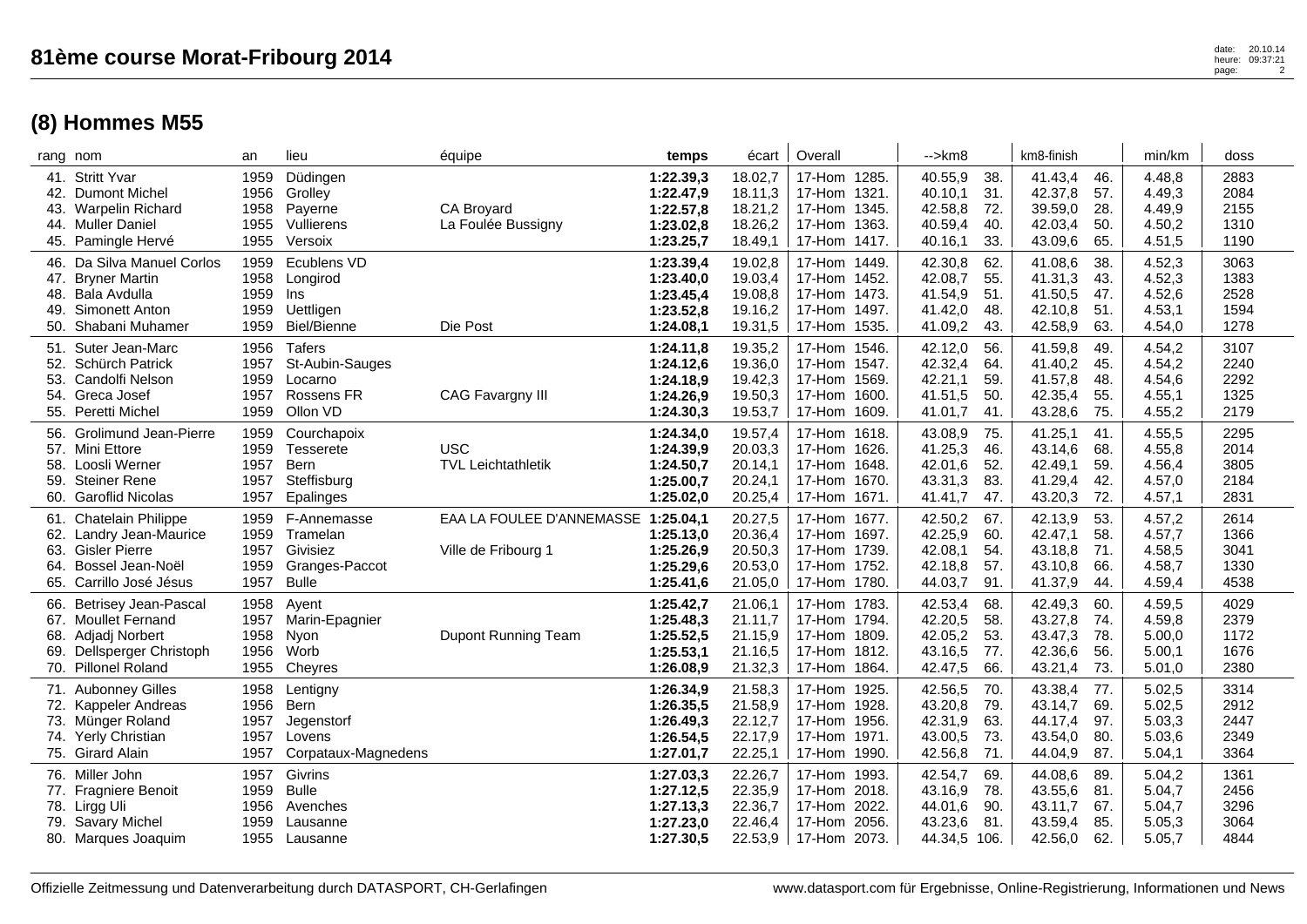|                      | rang nom                                                                                                                  | an                                   | lieu                                                                              | équipe                 | temps                                                         | écart                                               | Overall                                                                               | -->km8                                                                                  | km8-finish                                                                               | min/km                                         | doss                                 |
|----------------------|---------------------------------------------------------------------------------------------------------------------------|--------------------------------------|-----------------------------------------------------------------------------------|------------------------|---------------------------------------------------------------|-----------------------------------------------------|---------------------------------------------------------------------------------------|-----------------------------------------------------------------------------------------|------------------------------------------------------------------------------------------|------------------------------------------------|--------------------------------------|
| 82.<br>84.           | 81. Arnaud Michel<br><b>Savary Etienne</b><br>83. Roduit Pascal<br><b>Bill Jean-Daniel</b><br>85. Repond Jean-Bernard     | 1955<br>1958<br>1958<br>1958<br>1958 | F-Gieres<br>Farvagny<br>Martigny<br>Gland<br><b>Bulle</b>                         | foulée Glandoise       | 1:27.32,1<br>1:27.42,3<br>1:27.49,2<br>1:27.53,3<br>1:28.00,8 | 22.55,5<br>23.05,7<br>23.12,6<br>23.16,7<br>23.24,2 | 17-Hom 2077.<br>17-Hom 2106.<br>17-Hom 2121.<br>17-Hom 2131.<br>17-Hom<br>2156.       | 44.26,8 101.<br>43.23,2<br>80.<br>43.50,8<br>87.<br>43.36,6<br>84.<br>43.50,0<br>86.    | 43.05,3<br>64.<br>44.19,1<br>98.<br>43.58,4<br>83.<br>96.<br>44.16,7<br>44.10,8<br>92.   | 5.05,8<br>5.06,4<br>5.06,8<br>5.07,1<br>5.07,5 | 4504<br>3214<br>2364<br>3649<br>2382 |
| 87.<br>88.<br>89.    | 86. Béguelin Peter<br>Cardoso Jose Carlos<br>Grisoni Gérald<br><b>Thurre Gabriel</b><br>90. Cudd Steve                    | 1956<br>1959<br>1958<br>1955<br>1957 | Röthenbach HBSee<br>P-Vila Nova de Paiva<br>Corseaux<br>Fribourg<br>Genève        | <b>ELECTRO FONSECA</b> | 1:28.01,7<br>1:28.13,6<br>1:28.14,0<br>1:28.15,8<br>1:28.24,8 | 23.25,1<br>23.37,0<br>23.37,4<br>23.39,2<br>23.48,2 | 17-Hom 2159.<br>17-Hom 2196.<br>17-Hom 2198.<br>17-Hom<br>2206.<br>2230.<br>17-Hom    | 43.25,9<br>82.<br>43.03,5<br>74.<br>44.17,8<br>96.<br>44.25,1<br>99.<br>45.33,8<br>134. | 44.35,8 102.<br>45.10,1 110.<br>43.56,2<br>82.<br>43.50,7<br>79.<br>42.51,0<br>61.       | 5.07,6<br>5.08,3<br>5.08,3<br>5.08,4<br>5.08,9 | 1394<br>1360<br>2288<br>3264<br>6049 |
| 94.                  | 91. Krattinger Beat<br>92. Davet Gerard<br>93. Herde Othmar<br>Gueissaz Félix<br>95. Hiltbrand Hans                       | 1958<br>1957<br>1957<br>1956<br>1955 | Düdingen<br>Marly<br>Münchenbuchsee<br>Neuchâtel<br>Kappelen                      |                        | 1:28.28,6<br>1:28.29,2<br>1:28.31,2<br>1:28.37,4<br>1:28.37,9 | 23.52,0<br>23.52,6<br>23.54,6<br>24.00,8<br>24.01,3 | 17-Hom 2239.<br>2240.<br>17-Hom<br>17-Hom 2249.<br>17-Hom 2271.<br>2273.<br>17-Hom    | 44.54,5 116.<br>44.04,7<br>92.<br>43.09,0<br>76.<br>44.30,7 103.<br>44.00,1<br>89.      | 43.34,1<br>76.<br>44.24,5 100.<br>45.22,2 112.<br>44.06,7<br>88.<br>44.37,8<br>103.      | 5.09,1<br>5.09,2<br>5.09,3<br>5.09,6<br>5.09,7 | 3070<br>4269<br>2329<br>2223<br>2264 |
| 98.<br>99.           | 96. Pillonel Jean-Francois<br>97. Lagarrigue Thierry<br>Jungo Franz<br>Carneiro Joaquim<br>100. Widmer Hanspeter          | 1958<br>1958<br>1955<br>1959<br>1959 | Payerne<br>Grand-Lancy<br>Düdingen<br>Monthey<br>Lützelflüh-Goldbach              |                        | 1:28.40,1<br>1:28.51,7<br>1:28.55,9<br>1:28.58,0<br>1:29.01,7 | 24.03,5<br>24.15,1<br>24.19,3<br>24.21,4<br>24.25,1 | 17-Hom 2279.<br>2314.<br>17-Hom<br>17-Hom 2328.<br>17-Hom 2330.<br>2343.<br>17-Hom    | 44.29,7 102.<br>43.56,8<br>88.<br>44.54,3 115.<br>44.59,3 117.<br>85.<br>43.41,1        | 44.10,4<br>91.<br>44.54,9<br>107.<br>44.01,6<br>86.<br>43.58,7<br>84.<br>45.20,6<br>111. | 5.09,8<br>5.10,5<br>5.10,7<br>5.10,8<br>5.11,1 | 2180<br>4817<br>3234<br>6167<br>2399 |
| 101.<br>103.<br>104. | Brugnoni Giovanni<br>102. Joye Olivier<br>Theux André<br>Morales Jean-Luc<br>105. Berset Christian                        | 1959<br>1957<br>1957<br>1959<br>1957 | Lausanne<br><b>Bernex</b><br>Martigny<br>La Chaux-de-Fonds<br>Fribourg            |                        | 1:29.04,2<br>1:29.04,4<br>1:29.09,7<br>1:29.20,6<br>1:29.22,5 | 24.27,6<br>24.27,8<br>24.33,1<br>24.44,0<br>24.45,9 | 2351.<br>17-Hom<br>17-Hom<br>2352.<br>17-Hom 2364.<br>17-Hom 2394.<br>17-Hom 2401.    | 44.11,4<br>94.<br>44.48,0 111.<br>44.53,5 114.<br>44.10,9<br>93.<br>45.13,5 124.        | 44.52,8<br>106.<br>44.16,4<br>95.<br>44.16,2<br>94.<br>45.09,7<br>109.<br>44.09,0<br>90. | 5.11,2<br>5.11,2<br>5.11,5<br>5.12,2<br>5.12,3 | 3347<br>3204<br>5235<br>4862<br>3138 |
| 108.<br>109.         | 106. Gaudard Jean-François<br>107. Brändli Jakob<br>Leuenberger André<br>Dobler Jean-Robert<br>110. Vuillemez Jean-Pierre | 1959<br>1957<br>1955<br>1956<br>1955 | Lausanne<br>Langnau i. E.<br>Aarwangen<br><b>Vicaues</b><br>La Chaux-du-Milieu    | Cambegouilles<br>Sans  | 1:29.37,2<br>1:29.39,6<br>1:29.51,0<br>1:29.57,8<br>1:30.15,6 | 25.00,6<br>25.03,0<br>25.14,4<br>25.21,2<br>25.39,0 | 17-Hom 2433.<br>17-Hom 2438.<br>17-Hom 2457.<br>17-Hom<br>2474.<br>2533.<br>17-Hom    | 45.21,9 129.<br>44.33,9 105.<br>98.<br>44.24,5<br>45.15,2 125.<br>44.25,5 100.          | 44.15,3<br>93.<br>45.05,7 108.<br>45.26,5 116.<br>44.42,6<br>104.<br>45.50,1 119.        | 5.13,1<br>5.13,3<br>5.13,9<br>5.14,3<br>5.15,4 | 3473<br>3284<br>3221<br>3226<br>6731 |
| 114.                 | 111. Giezendanner Martin<br>112. Grünig Peter<br>113. Thorimbert Jean-Marc<br>Maldonado Dario<br>115. Pellaux Denis       | 1959<br>1955<br>1957<br>1959<br>1959 | Bern<br>Riggisberg<br>Estavayer-le-Lac<br>St-Maurice<br>Bevaix                    | Triclub esta.broye     | 1:30.17,8<br>1:30.18,6<br>1:30.25,2<br>1:30.31,3<br>1:30.44,5 | 25.41,2<br>25.42.0<br>25.48,6<br>25.54,7<br>26.07,9 | 17-Hom<br>2541.<br>17-Hom 2546.<br>17-Hom 2565.<br>17-Hom<br>2577.<br>17-Hom 2606.    | 47.02,0 168.<br>45.47,5 141.<br>45.42,1 138.<br>45.09,0 120.<br>42.25,9<br>60.          | 43.15,8<br>70.<br>44.31.1 101.<br>44.43,1 105.<br>45.22,3 113.<br>48.18,6 179.           | 5.15,5<br>5.15,5<br>5.15,9<br>5.16,3<br>5.17,0 | 3319<br>4228<br>4446<br>3351<br>2369 |
| 118.<br>119.         | 116. Romero Pedro<br>117. Welmelinger Pascal<br>Sacher Christian<br>Deschenaux Ivan<br>120. Linard Emmanuel               | 1956<br>1956<br>1956<br>1955<br>1959 | Epalinges<br>Yverdon-les-Bains<br>Altdorf UR<br>Neuchâtel<br>Belmont-sur-Lausanne |                        | 1:30.48,5<br>1:30.56,2<br>1:31.16,4<br>1:31.17,5<br>1:31.20,3 | 26.11,9<br>26.19,6<br>26.39,8<br>26.40,9<br>26.43,7 | 17-Hom<br>2615.<br>17-Hom 2636.<br>2692.<br>17-Hom<br>17-Hom<br>2695.<br>17-Hom 2703. | 45.25,3 131.<br>45.11,4 122.<br>44.36,2 108.<br>45.10,7 121.<br>45.12,9 123.            | 45.23,2 114.<br>45.44,8 118.<br>46.40,2 140.<br>46.06,8<br>124.<br>46.07,4 125.          | 5.17,3<br>5.17,7<br>5.18,9<br>5.19,0<br>5.19,1 | 4019<br>4797<br>3198<br>3705<br>5938 |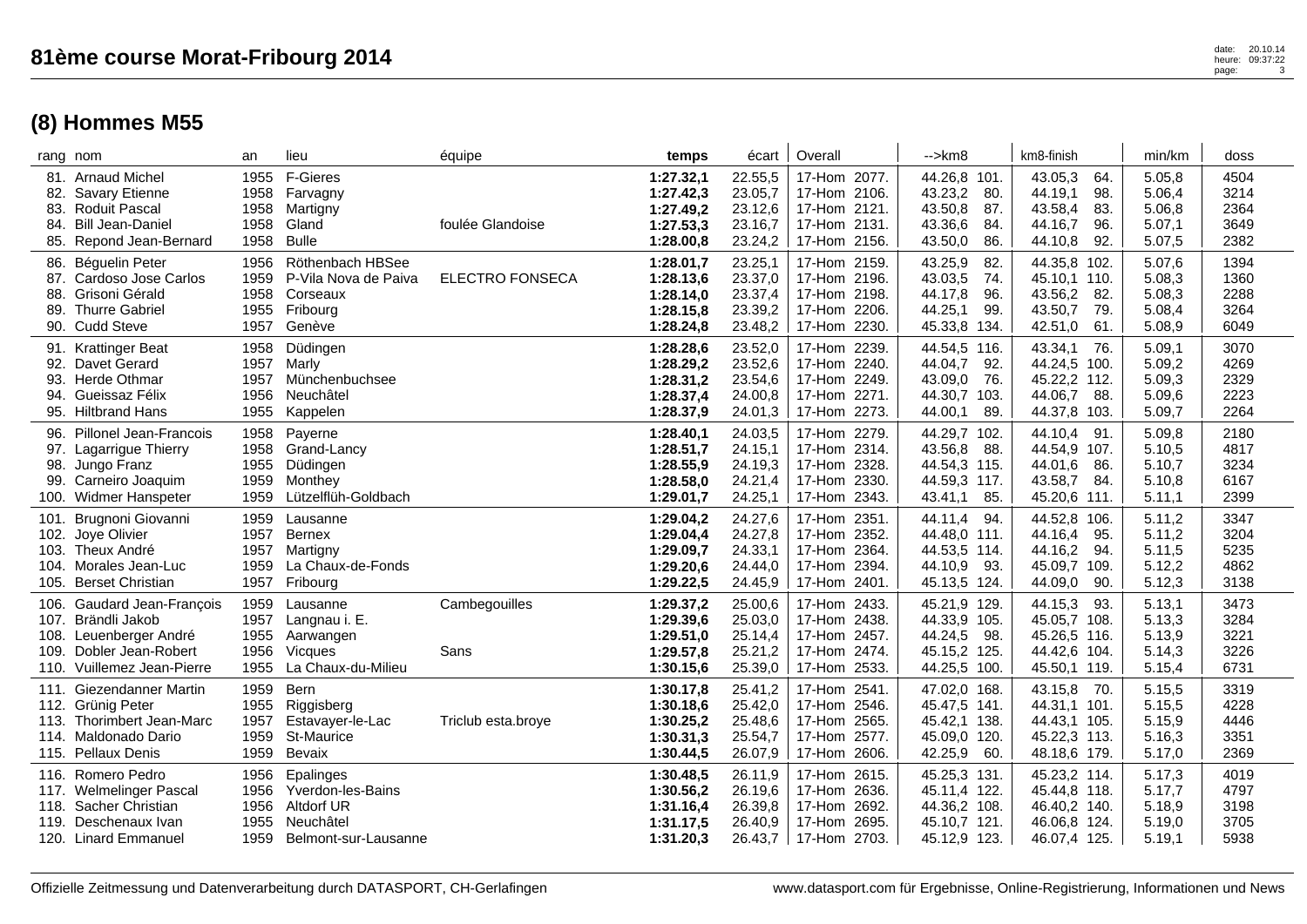|                      | rang nom                                                                                                                   | an                                   | lieu                                                                                             | équipe                                 | temps                                                         | écart                                               | Overall                                                                               | $\rightarrow$ km $\beta$                                                       | km8-finish                                                                      | min/km                                         | doss                                  |
|----------------------|----------------------------------------------------------------------------------------------------------------------------|--------------------------------------|--------------------------------------------------------------------------------------------------|----------------------------------------|---------------------------------------------------------------|-----------------------------------------------------|---------------------------------------------------------------------------------------|--------------------------------------------------------------------------------|---------------------------------------------------------------------------------|------------------------------------------------|---------------------------------------|
| 122.<br>123.         | 121. Gremaud Philippe<br>Stabrowski Patrick<br>Ben Lahcen Lassaad<br>124. Franzi Edo<br>125. Meylan Jean-Pierre            | 1956<br>1958<br>1958<br>1958<br>1955 | Sezegnin<br>Mur FR (Vully)<br>Marly<br>Neuchâtel<br>Môtiers NE                                   | CSEM <sub>2</sub>                      | 1:31.23.6<br>1:31.24,7<br>1:31.25,4<br>1:31.25,5<br>1:31.29,1 | 26.47,0<br>26.48,1<br>26.48,8<br>26.48,9<br>26.52,5 | 17-Hom 2710.<br>17-Hom 2717.<br>17-Hom 2720.<br>17-Hom 2721.<br>2734.<br>17-Hom       | 44.53,0 113.<br>45.59,7 146.<br>44.17,7<br>95.<br>45.22,5 130.<br>45.18,6 126. | 46.30,6 135.<br>45.25,0 115.<br>47.07,7 151.<br>46.03,0 123.<br>46.10,5 127.    | 5.19,3<br>5.19,4<br>5.19,4<br>5.19,4<br>5.19,6 | 3555<br>2934<br>2418<br>2642<br>3430  |
| 126.<br>127.<br>128. | <b>Batista Antonio</b><br>Hammi Mohammed<br>Droux Raphael<br>129. Michel Rémy<br>130. Arbenz Peter                         | 1958<br>1958<br>1958<br>1957<br>1959 | Courtepin<br><b>Bassins</b><br>Semsales<br>Neyruz FR<br>Altendorf                                |                                        | 1:31.35,9<br>1:31.37,4<br>1:31.43,7<br>1:31.46,1<br>1:31.47,7 | 26.59,3<br>27.00,8<br>27.07,1<br>27.09,5<br>27.11,1 | 17-Hom 2757.<br>2763.<br>17-Hom<br>17-Hom 2776.<br>17-Hom 2783.<br>2789.<br>17-Hom    | 45.20,9 127.<br>46.00,1 147.<br>47.22,7 179.<br>44.32,5 104.<br>45.48,5 142.   | 46.15,0 128.<br>45.37,3 117.<br>44.21,0<br>99.<br>47.13,6 154.<br>45.59,2 121.  | 5.20,0<br>5.20,1<br>5.20,5<br>5.20,6<br>5.20,7 | 3642<br>1730<br>3291<br>3331<br>3629  |
|                      | 131. Brulhard Guy<br>132. Otero Constantino<br>133. Charmillot Patrice<br>134. Scuderi Antonino<br>135. Lenga Pierre       | 1958<br>1958<br>1959<br>1959<br>1957 | <b>Billens</b><br>Estavayer-le-Lac<br>Ammerzwil BE<br>Jouxtens-Mézery<br>Genève                  | sport attitude scuderi<br>Stade Genève | 1:32.01,3<br>1:32.06,9<br>1:32.18,9<br>1:32.19,6<br>1:32.22,1 | 27.24,7<br>27.30,3<br>27.42,3<br>27.43,0<br>27.45,5 | 17-Hom 2828.<br>2838.<br>17-Hom<br>2868.<br>17-Hom<br>17-Hom 2871.<br>2875.<br>17-Hom | 45.31,2 132.<br>46.14,9 151.<br>45.21,2 128.<br>45.46,6 140.<br>45.56,0 143.   | 46.30,1 133.<br>45.52,0 120.<br>46.57,7 150.<br>46.33,0 137.<br>46.26,1 130.    | 5.21,5<br>5.21,8<br>5.22,5<br>5.22,6<br>5.22,7 | 5134<br>4904<br>8377<br>1643<br>4094  |
|                      | 136. Luthringer Jean-François<br>137. Balmer Bernard<br>138. Stancheris Vivian<br>139. Mayr Alois<br>140. Kolly Daniel     | 1959<br>1958<br>1956<br>1956<br>1957 | F-Neydens<br>Vuisternens-en-Ogoz<br><b>Biel/Bienne</b><br>Les Paccots<br>Villars-sur-Glâne       | <b>CAG Favargny III</b>                | 1:32.23,3<br>1:32.23,4<br>1:32.29,2<br>1:32.45,2<br>1:32.46,4 | 27.46,7<br>27.46,8<br>27.52,6<br>28.08,6<br>28.09,8 | 17-Hom 2879.<br>2880.<br>17-Hom<br>17-Hom 2891.<br>2925.<br>17-Hom<br>2932.<br>17-Hom | 44.20,1<br>97.<br>45.39,9 137.<br>45.37,5 135.<br>44.36,1 107.<br>44.40,3 109. | 48.03,2 173.<br>46.43,5 144.<br>46.51,7 147.<br>48.09,1 177.<br>48.06,1 175.    | 5.22,8<br>5.22,8<br>5.23,1<br>5.24,1<br>5.24,1 | 5019<br>3438<br>3142<br>4376<br>3200  |
| 141.<br>143.<br>144. | Räuber Cédric<br>142. Gruber René<br><b>Berndt Matthias</b><br><b>Pugin Daniel</b><br>145. Sudan Laurent                   | 1959<br>1955<br>1959<br>1957<br>1958 | Epalinges<br><b>Schmitten FR</b><br>Arisdorf<br>Marly<br>Vuisternens-en-Ogoz                     |                                        | 1:32.47,6<br>1:32.51,4<br>1:32.59,4<br>1:33.05,6<br>1:33.06,2 | 28.11,0<br>28.14,8<br>28.22,8<br>28.29,0<br>28.29,6 | 17-Hom<br>2937.<br>2948.<br>17-Hom<br>17-Hom 2965.<br>2972.<br>17-Hom<br>17-Hom 2975. | 45.58,7 145.<br>46.20,5 156.<br>45.06,4 119.<br>46.35,1 158.<br>46.12,0 150.   | 46.48,9 146.<br>46.30,9 136.<br>47.53,0 167.<br>46.30,5 134.<br>46.54,2 148.    | 5.24,2<br>5.24,4<br>5.24,9<br>5.25,3<br>5.25,3 | 7012<br>12005<br>3959<br>4084<br>4067 |
| 146.<br>148.<br>149. | Zosso Jean-Michel<br>147. Marletaz Blaise Vincent<br><b>Risse Michel</b><br>Winkelmann Ernst<br>150. Blanc Pierre-Philippe | 1957<br>1958<br>1956<br>1957<br>1959 | Montet (Glâne)<br>Lausanne<br>Saignelégier<br>Courgevaux<br>Valeyres-sous-Rances Footing Vaulion | <b>CCMJ</b>                            | 1:33.10,1<br>1:33.17,5<br>1:33.20,2<br>1:33.21,0<br>1:33.23,1 | 28.33,5<br>28.40,9<br>28.43,6<br>28.44,4<br>28.46,5 | 2990.<br>17-Hom<br>17-Hom 3004.<br>17-Hom 3008.<br>3011.<br>17-Hom<br>17-Hom 3016.    | 45.02,5 118.<br>46.50,7 162.<br>47.11,6 174.<br>46.40,5 159.<br>45.57,8 144.   | 48.07,6 176.<br>46.26,8 131.<br>46.08,6 126.<br>46.40,5<br>141.<br>47.25,3 159. | 5.25,5<br>5.26,0<br>5.26,1<br>5.26,2<br>5.26,3 | 3285<br>3119<br>5119<br>2409<br>3470  |
| 151.<br>153.<br>154. | Kuehni Hans<br>152. Nicod Gabriel<br><b>Suter Lucas</b><br><b>Bandelier Thierry</b><br>155. Rappo Bruno                    | 1955<br>1959<br>1956<br>1957<br>1956 | Fribourg<br>Romanel-sur-Lausanne<br>Allschwil<br>Lugnorre<br>Granges-Paccot                      | Swisscom Move 1                        | 1:33.29,1<br>1:33.29,9<br>1:33.30,1<br>1:33.34,6<br>1:33.36,6 | 28.52,5<br>28.53,3<br>28.53,5<br>28.58,0<br>29.00,0 | 3029.<br>17-Hom<br>17-Hom 3032.<br>3033.<br>17-Hom<br>3049.<br>17-Hom<br>17-Hom 3053. | 46.59,4 166.<br>42.32,4<br>64.<br>45.32,5 133.<br>44.43,8 110.<br>46.16,4 154. | 46.29,7 132.<br>50.57,5 228.<br>47.57,6 171.<br>48.50,8 191.<br>47.20,2 156.    | 5.26,6<br>5.26,7<br>5.26,7<br>5.27,0<br>5.27,1 | 3502<br>1084<br>6730<br>3257<br>3324  |
| 156.<br>157.<br>159. | Schafer Raphael<br>Bovet Hervé<br>158. Rimaz Bertrand<br>Leitner Erwin<br>160. Devaud Laurent                              | 1959<br>1956<br>1959<br>1959<br>1957 | Liebistorf<br>Neyruz FR<br>Payerne<br>Anières<br>Grand-Saconnex                                  | Triclub Esta Broye - Procycle          | 1:33.36,9<br>1:33.40,0<br>1:33.42,5<br>1:34.03,9<br>1:34.07,2 | 29.00,3<br>29.03,4<br>29.05,9<br>29.27,3<br>29.30,6 | 3056.<br>17-Hom<br>17-Hom 3063.<br>3069.<br>17-Hom<br>17-Hom<br>3124.<br>17-Hom 3129. | 45.39,5 136.<br>46.53,0 163.<br>47.08,9 172.<br>46.19,3 155.<br>46.48,1 161.   | 47.57,4 170.<br>46.47,0 145.<br>46.33,6 138.<br>47.44,6<br>163.<br>47.19,1 155. | 5.27,1<br>5.27,3<br>5.27,4<br>5.28,7<br>5.28,8 | 3148<br>12011<br>4088<br>4212<br>5046 |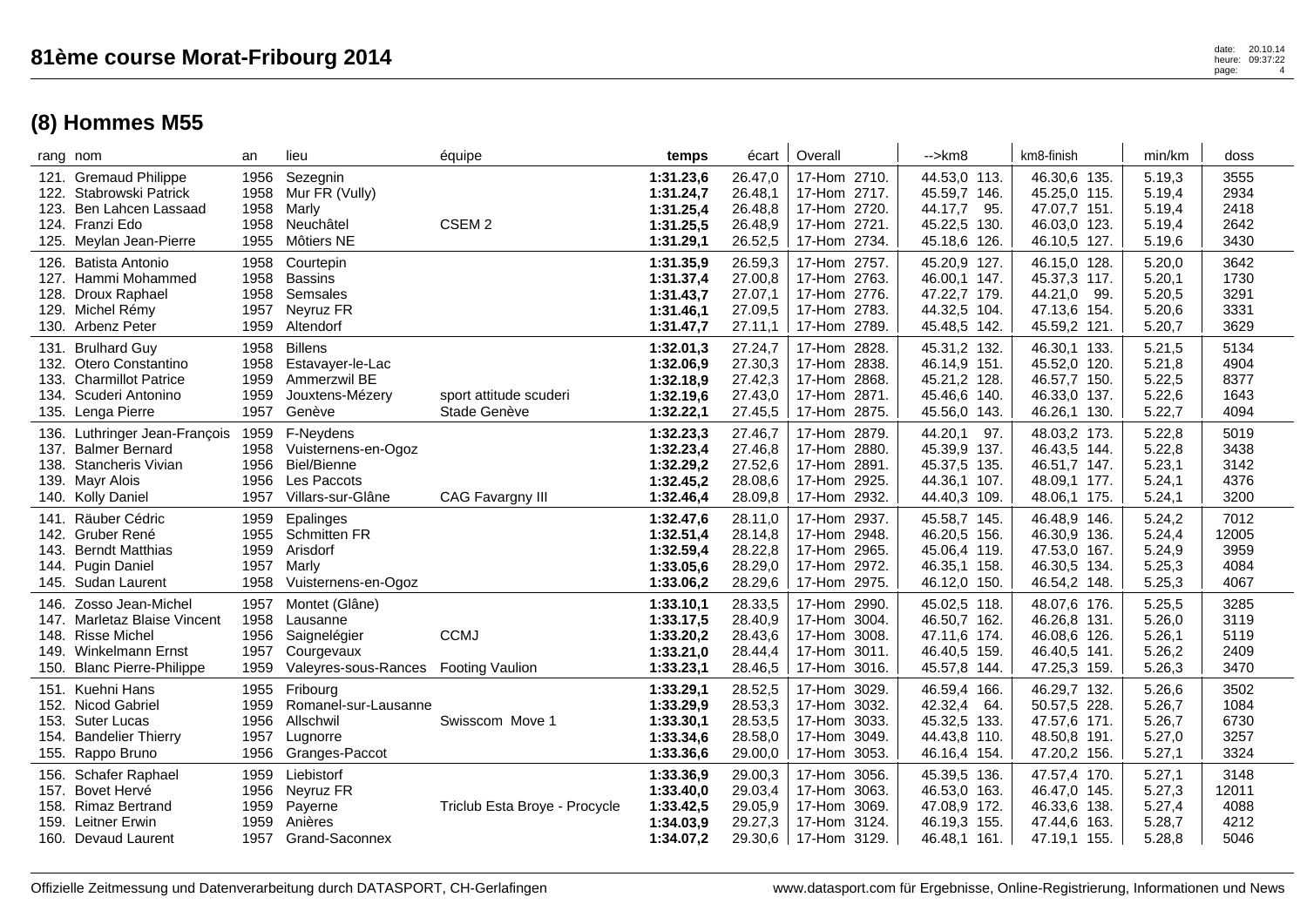|                      | rang nom                                                                                                                      | an                                   | lieu                                                                       | équipe                                          | temps                                                         | écart                                               | Overall                                                                                  | -->km8                                                                       | km8-finish                                                                      | min/km                                         | doss                                 |
|----------------------|-------------------------------------------------------------------------------------------------------------------------------|--------------------------------------|----------------------------------------------------------------------------|-------------------------------------------------|---------------------------------------------------------------|-----------------------------------------------------|------------------------------------------------------------------------------------------|------------------------------------------------------------------------------|---------------------------------------------------------------------------------|------------------------------------------------|--------------------------------------|
|                      | 161. Richli Dominique<br>162. Fischer Thierry<br>163. Leveillé Dominique<br>164. Wespi Thomas<br>165. Glardon Eric            | 1957<br>1957<br>1959<br>1958<br>1956 | Pensier<br>Genève<br>Genève<br>Erlenbach ZH<br>Noville                     | PerForm CBS<br><b>Butterfly Runners Noville</b> | 1:34.07,6<br>1:34.18,1<br>1:34.18,3<br>1:34.20,7<br>1:34.41,2 | 29.31,0<br>29.41,5<br>29.41,7<br>29.44,1<br>30.04,6 | 17-Hom 3131.<br>17-Hom 3154.<br>17-Hom 3157.<br>17-Hom 3159.<br>3219.<br>17-Hom          | 46.16,1 153.<br>47.05.5 170.<br>47.06,5 171.<br>45.45,8 139.<br>47.15,6 176. | 47.51,5 166.<br>47.12,6 153.<br>47.11,8 152.<br>48.34,9 184.<br>47.25,6<br>160. | 5.28,9<br>5.29,5<br>5.29,5<br>5.29,6<br>5.30,8 | 2420<br>3733<br>2688<br>3397<br>4113 |
|                      | 166. Peter Ernest<br>167. Walter Heinz<br>168. Cuneo Francois<br>169. Parrat Jean<br>170. Montandon Jean-Blaise               | 1955<br>1958<br>1959<br>1958<br>1955 | Bern<br>Gunzgen<br><b>Bière</b><br>Delémont<br>Marin-Epagnier              | La Trinidad                                     | 1:34.42,8<br>1:34.44,3<br>1:34.45,3<br>1:34.47,2<br>1:34.48,3 | 30.06,2<br>30.07,7<br>30.08,7<br>30.10,6<br>30.11,7 | 17-Hom 3224.<br>3226.<br>17-Hom<br>17-Hom 3228.<br>3233.<br>17-Hom<br>3237.<br>17-Hom    | 48.05,5 189.<br>46.43,2 160.<br>46.09,9 149.<br>47.11,9 175.<br>44.51,8 112. | 46.37,3 139.<br>48.01,1 172.<br>48.35,4 185.<br>47.35,3 162.<br>49.56,5 211.    | 5.30,9<br>5.31,0<br>5.31,1<br>5.31,2<br>5.31,2 | 4734<br>7515<br>3566<br>4925<br>1171 |
| 174.                 | 171. Beck Pierre-Alain<br>172. Slovenski Charles<br>173. Piazzalunga Tiziano<br><b>Blanchard Patrick</b><br>175. Wittwer Reto | 1956<br>1956<br>1957<br>1957<br>1955 | Morges<br>Genève<br>Clarens<br>Neuchâtel<br>Hessigkofen                    | Triathlon Club de Genève                        | 1:34.54,8<br>1:34.55,7<br>1:35.06,8<br>1:35.08,9<br>1:35.14,8 | 30.18,2<br>30.19,1<br>30.30,2<br>30.32,3<br>30.38,2 | 17-Hom 3254.<br>3256.<br>17-Hom<br>3284.<br>17-Hom<br>17-Hom 3295.<br>3312.<br>17-Hom    | 47.32,5 182.<br>48.36,8 195.<br>47.34,1 184.<br>49.06,5 205.<br>46.55,9 164. | 47.22,3 157.<br>46.18,9 129.<br>47.32,7 161.<br>46.02,4 122.<br>48.18,9<br>180. | 5.31,6<br>5.31,7<br>5.32,3<br>5.32,4<br>5.32,8 | 4214<br>4277<br>3613<br>5083<br>759  |
| 179.                 | 176. Zingg Hanspeter<br>177. Imoberdorf German<br>178. Schaub Andre<br>Besson Jean-Marc<br>180. Ackermann Ueli                | 1956<br>1955<br>1956<br>1957<br>1957 | Langenthal<br>Meyriez<br>Posieux<br>Sézenove<br>Biel/Bienne                |                                                 | 1:35.17,3<br>1:35.24,5<br>1:35.28,8<br>1:35.36,8<br>1:35.37,7 | 30.40,7<br>30.47,9<br>30.52,2<br>31.00,2<br>31.01,1 | 17-Hom 3320.<br>3336.<br>17-Hom<br>3342.<br>17-Hom<br>3362.<br>17-Hom<br>3367.<br>17-Hom | 46.04,2 148.<br>47.10,2 173.<br>48.04,3 188.<br>48.54,0 202.<br>46.56,0 165. | 49.13,1 199.<br>48.14,3 178.<br>47.24,5 158.<br>46.42,8<br>143.<br>48.41,7 186. | 5.32,9<br>5.33,4<br>5.33,6<br>5.34,1<br>5.34,1 | 4176<br>4204<br>4157<br>7245<br>4439 |
| 184.                 | 181. Cotting Bernard<br>182. Bagnoud Cyrille<br>183. Stalder Johann<br>Jecker-Parvex Maurice<br>185. Schorderet Willy         | 1958<br>1956<br>1959<br>1957<br>1959 | Domdidier<br>Sierre<br>Konolfingen<br>Léchelles<br>Massonnens              | Romont                                          | 1:35.40,8<br>1:35.56,5<br>1:36.14,2<br>1:36.16,3<br>1:36.22,6 | 31.04,2<br>31.19.9<br>31.37,6<br>31.39,7<br>31.46,0 | 3377.<br>17-Hom<br>17-Hom 3418.<br>17-Hom 3456.<br>17-Hom<br>3458.<br>17-Hom 3468.       | 47.46,8 187.<br>47.27,1 180.<br>46.59,5 167.<br>46.15,0 152.<br>48.29,0 192. | 47.54,0 169.<br>48.29,4 183.<br>49.14,7 201.<br>50.01,3 214.<br>47.53,6 168.    | 5.34,3<br>5.35,2<br>5.36,2<br>5.36,4<br>5.36,7 | 5236<br>5208<br>3906<br>5220<br>4173 |
| 189.                 | 186. Crausaz Philippe<br>187. Nicati Claude<br>188. Moser Fredy<br><b>Bornand Pascal</b><br>190. Stewart-Harris George        | 1959<br>1957<br>1959<br>1959<br>1956 | Giffers<br>Bevaix<br>Kerzers<br>Carouge GE<br>Lausanne                     |                                                 | 1:36.24,5<br>1:36.31,1<br>1:36.36,8<br>1:36.48,4<br>1:36.50,8 | 31.47,9<br>31.54,5<br>32.00,2<br>32.11,8<br>32.14,2 | 17-Hom<br>3472.<br>17-Hom 3485.<br>17-Hom<br>3499.<br>3522.<br>17-Hom<br>17-Hom 3527.    | 47.40,6 185.<br>47.02,0 168.<br>47.32,5 182.<br>48.25,1 191.<br>48.46,2 200. | 48.43,9 188.<br>49.29,1 203.<br>49.04,3 193.<br>48.23,3<br>181.<br>48.04,6 174. | 5.36,8<br>5.37,2<br>5.37,6<br>5.38,2<br>5.38,4 | 4284<br>4722<br>3086<br>4275<br>5813 |
| 191.<br>193.<br>194. | Dondénaz Alain<br>192. Pillet Pascal<br><b>Barras Philippe</b><br><b>Badart Marc</b><br>195. Dittmar Michael                  | 1957<br>1955<br>1955<br>1956<br>1956 | Aigle<br>Vétroz<br>Matran<br>Thônex<br>F-Thoiry                            | <b>ACPM</b>                                     | 1:36.54,2<br>1:37.14,6<br>1:37.20,0<br>1:37.34,4<br>1:37.43,7 | 32.17,6<br>32.38,0<br>32.43,4<br>32.57,8<br>33.07,1 | 3536.<br>17-Hom<br>17-Hom 3576.<br>3592.<br>17-Hom<br>3620.<br>17-Hom<br>17-Hom 3636.    | 49.05,4 204.<br>48.45,8 197.<br>47.44,9 186.<br>49.44,0 221.<br>48.45,9 198. | 47.48,8 164.<br>48.28,8 182.<br>49.35,1 206.<br>47.50,4 165.<br>48.57,8 192.    | 5.38,6<br>5.39,8<br>5.40,1<br>5.40,9<br>5.41,5 | 3711<br>6077<br>4270<br>6016<br>4294 |
| 199.                 | 196. Donnet Jean<br>197. Nyfeler Hans<br>198. Genoud Jean-Marc<br><b>Mainetti Gilles</b><br>200. Strohheker Jean-Louis        | 1959<br>1957<br>1958<br>1957         | Coppet<br>Jouxtens-Mézery<br>Châtel-St-Denis<br>F-Bonne<br>1958 Cortaillod | Le Panard Migros-Genève                         | 1:37.50,5<br>1:37.50,6<br>1:37.54,1<br>1:37.55,4<br>1:38.00,0 | 33.13,9<br>33.14,0<br>33.17,5<br>33.18,8<br>33.23,4 | 3649.<br>17-Hom<br>17-Hom 3651.<br>17-Hom<br>3660.<br>3665.<br>17-Hom<br>  17-Hom 3677.  | 50.53,6 247.<br>47.16,3 177.<br>48.47,2 201.<br>48.46,0 199.<br>49.13,2 210. | 46.56.9 149.<br>50.34,3 224.<br>49.06,9 196.<br>49.09,4<br>197.<br>48.46,8 190. | 5.41,9<br>5.41,9<br>5.42,1<br>5.42,1<br>5.42,4 | 6717<br>5037<br>4418<br>1398<br>3608 |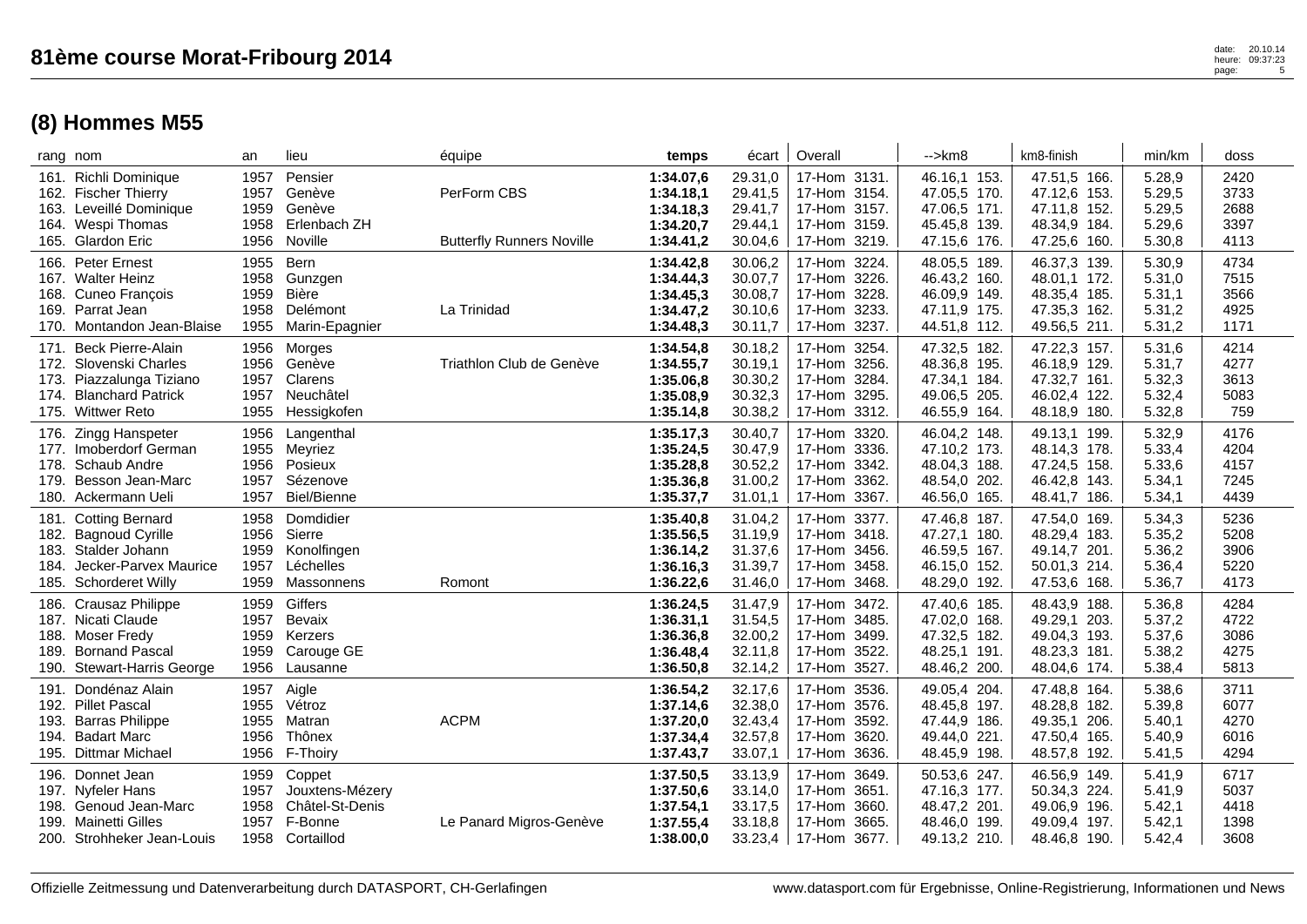|              | rang nom                                                                                                          | an                                   | lieu                                                                                     | équipe                                        | temps                                                         | écart                                               | Overall                                                                                     | -->km8                                                                                           | km8-finish                                                                                       | min/km                                         | doss                                  |
|--------------|-------------------------------------------------------------------------------------------------------------------|--------------------------------------|------------------------------------------------------------------------------------------|-----------------------------------------------|---------------------------------------------------------------|-----------------------------------------------------|---------------------------------------------------------------------------------------------|--------------------------------------------------------------------------------------------------|--------------------------------------------------------------------------------------------------|------------------------------------------------|---------------------------------------|
|              | 201. Werro Pierre<br>202. Corboz Martin<br>203. Basler René<br>204. Willisch Benno<br>205. Schneuwly Armin        | 1959<br>1959<br>1959<br>1958<br>1957 | Pensier<br>Vesin<br>Aïre<br>Vordemwald<br>Givisiez                                       |                                               | 1:38.04,7<br>1:38.13,4<br>1:38.31,0<br>1:38.41,3<br>1:38.42,4 | 33.28,1<br>33.36,8<br>33.54,4<br>34.04,7<br>34.05,8 | 17-Hom 3687.<br>17-Hom 3701.<br>17-Hom 3732.<br>17-Hom 3754.<br>3759.<br>17-Hom             | 46.25,2 157.<br>48.18,7 190.<br>49.47,9 222.<br>49.12,8 209.<br>48.35,0 194.                     | 51.39,5 236.<br>49.54,7 210.<br>48.43,1 187.<br>49.28,5 202.<br>50.07,4 215.                     | 5.42,7<br>5.43,2<br>5.44,2<br>5.44,8<br>5.44,9 | 3400<br>4183<br>5140<br>5121<br>4218  |
| 207.         | 206. Pellet Roger<br>Jaccard Jean-Pierre<br>208. Gueissaz Nicolas<br>209. Wehrli Hans-Ulrich<br>210. Meile Daniel | 1956<br>1956<br>1958<br>1959<br>1958 | <b>F-Cranves Sales</b><br>Lausanne<br>Lausanne<br>Vufflens-la-Ville<br>Büren an der Aare | Le Panard Migros Geneve<br>Les Cambe-Gouilles | 1:38.47,7<br>1:38.50,2<br>1:38.57,9<br>1:39.05,9<br>1:39.15,5 | 34.11,1<br>34.13,6<br>34.21,3<br>34.29,3<br>34.38,9 | 17-Hom 3770.<br>17-Hom 3774.<br>17-Hom 3789.<br>3807.<br>17-Hom<br>3824.<br>17-Hom          | 49.41,6 219.<br>49.16,3 213.<br>48.32,4 193.<br>49.51,9 223.<br>50.08,7 231.                     | 49.06,1 194.<br>49.33,9 204.<br>50.25,5 218.<br>49.14,0 200.<br>49.06,8 195.                     | 5.45,2<br>5.45,3<br>5.45,8<br>5.46,2<br>5.46,8 | 1416<br>8053<br>3973<br>5117<br>8633  |
|              | 211. Hiort Tom<br>212. Lobo Robert<br>213. Bürge Urs<br>214. Charbonnet Bernard<br>215. Ferrari Hansruedi         | 1957<br>1958<br>1957<br>1956<br>1959 | Jeuss<br>Lavigny<br>Wünnewil<br>St-Léonard<br>Belp                                       |                                               | 1:39.17,1<br>1:39.34,6<br>1:39.36,3<br>1:39.42,6<br>1:40.02,6 | 34.40,5<br>34.58,0<br>34.59,7<br>35.06,0<br>35.26,0 | 17-Hom<br>3828.<br>3860.<br>17-Hom<br>3864.<br>17-Hom<br>17-Hom<br>3877.<br>3913.<br>17-Hom | 49.42,8 220.<br>49.03,6 203.<br>49.09,0 207.<br>49.09,8 208.<br>49.34,2 216.                     | 49.34,3 205.<br>50.31,0 222.<br>50.27,3 220.<br>50.32,8 223.<br>50.28,4 221.                     | 5.46,9<br>5.47,9<br>5.48,0<br>5.48,4<br>5.49,5 | 3489<br>6111<br>5307<br>4302<br>7459  |
|              | 216. Märki Walter<br>217. Costa Giuseppe<br>218. Bechir Daniel<br>219. Rigo Claude<br>220. Wegmüller Peter        | 1957<br>1956<br>1957<br>1959<br>1958 | Burgdorf<br>Genève<br>Carouge GE<br>Vuiteboeuf<br>Rothenfluh                             |                                               | 1:40.08,8<br>1:40.23,6<br>1:40.25,3<br>1:40.29,2<br>1:40.30,3 | 35.32,2<br>35.47,0<br>35.48,7<br>35.52,6<br>35.53,7 | 3921.<br>17-Hom<br>17-Hom<br>3949.<br>17-Hom<br>3955.<br>3963.<br>17-Hom<br>17-Hom<br>3968. | 50.12,2 236.<br>50.09,5 232.<br>50.03,0 227.<br>51.44,9 259.<br>51.20,5 255.                     | 49.56,6 212.<br>50.14,1 216.<br>50.22,3 217.<br>48.44,3 189.<br>49.09,8 198.                     | 5.49,9<br>5.50,8<br>5.50,9<br>5.51,1<br>5.51,2 | 4688<br>6156<br>5275<br>5733<br>5408  |
|              | 221. Marti Daniel<br>222. Clavien Daniel<br>223. Maillard Patrice<br>224. Cambeiro Manuel<br>225. Mebold Jacques  | 1956<br>1958<br>1959<br>1956<br>1956 | La Rippe<br>Miège<br>Sâles (Gruyère)<br>Lausanne<br>Lausanne                             |                                               | 1:40.33,2<br>1:40.33,3<br>1:40.33,4<br>1:40.35,9<br>1:40.37,4 | 35.56,6<br>35.56,7<br>35.56,8<br>35.59,3<br>36.00,8 | 3974.<br>17-Hom<br>3975.<br>17-Hom<br>3976.<br>17-Hom<br>17-Hom<br>3992.<br>17-Hom<br>3997. | 49.55,2 225.<br>--------<br>$\sim$ $\sim$ $\sim$<br>49.24,2 214.<br>50.52,7 246.<br>49.08,9 206. | 50.38,0 225.<br>--------<br>$\sim$ $\sim$ $\sim$<br>51.09,2 229.<br>49.43,2 208.<br>51.28,5 233. | 5.51,3<br>5.51,3<br>5.51,3<br>5.51,5<br>5.51,6 | 3817<br>3617<br>6188<br>4119<br>5209  |
| 226.<br>228. | Mooser Michel<br>227. Schmid Laurent<br>Bertschinger Hansjörg<br>229. Wüthrich Peter<br>230. Blant Michel         | 1959<br>1955<br>1958<br>1958<br>1958 | <b>Bulle</b><br>Moutier<br>Thalwil<br>Oberdiessbach<br>Neuchâtel                         |                                               | 1:40.45,9<br>1:40.50,7<br>1:40.56.0<br>1:41.09,2<br>1:41.12,4 | 36.09,3<br>36.14,1<br>36.19,4<br>36.32,6<br>36.35,8 | 17-Hom<br>4013.<br>17-Hom 4021.<br>4031.<br>17-Hom<br>17-Hom<br>4045.<br>17-Hom 4049.       | 49.36,7 217.<br>50.07,1 229.<br>51.15,9 253.<br>49.38,3 218.<br>48.38,0 196.                     | 51.09,2 229.<br>50.43,6 227.<br>49.40.1 207.<br>51.30,9 234.<br>52.34,4 247.                     | 5.52,1<br>5.52,3<br>5.52,7<br>5.53,4<br>5.53,6 | 4470<br>4762<br>8341<br>5255<br>4438  |
| 231.<br>234. | Lüscher Heinz<br>232. Erne Michel<br>233. Haymoz Armin<br><b>Dutoit Gilbert</b><br>235. Bersier Claude-Pascal     | 1956<br>1957<br>1956<br>1956<br>1959 | Zug<br>Cheseaux-Noréaz<br>Düdingen<br><b>Bercher</b><br>Prez-vers-Noréaz                 |                                               | 1:41.26,0<br>1:41.32,7<br>1:41.33,0<br>1:41.33,4<br>1:41.43,0 | 36.49,4<br>36.56,1<br>36.56,4<br>36.56,8<br>37.06,4 | 17-Hom<br>4064.<br>17-Hom 4075.<br>17-Hom 4076.<br>17-Hom<br>4077.<br>17-Hom 4090.          | 50.16,7 237.<br>49.14,6 211.<br>49.54,5 224.<br>50.51,3 245.<br>51.55,2 264.                     | 51.09,3 231.<br>52.18,1 241.<br>51.38,5 235.<br>50.42,1<br>226.<br>49.47,8 209.                  | 5.54,4<br>5.54,8<br>5.54,8<br>5.54,8<br>5.55,4 | 5058<br>4404<br>4263<br>5170<br>12017 |
| 239.         | 236. Mooser Vincent<br>237. Descy François<br>238. Henninger Rolf<br>Steiner Jean-Luc<br>240. Ammann Jürg         | 1959<br>1955<br>1956<br>1959<br>1958 | Savigny<br><b>B-Dottignies</b><br>Gurmels<br><b>Cressier FR</b><br>Bleienbach            | Amis du jeudi<br><b>SMRUN</b>                 | 1:41.43,1<br>1:41.48,7<br>1:41.56,1<br>1:42.08,5<br>1:42.24,9 | 37.06,5<br>37.12,1<br>37.19,5<br>37.31,9<br>37.48,3 | 4091.<br>17-Hom<br>17-Hom 4097.<br>17-Hom 4105.<br>17-Hom 4120.<br>17-Hom 4143.             | 51.17,1 254.<br>51.50,0 261.<br>50.42,9 244.<br>47.18,5 178.<br>50.31,7 242.                     | 50.26,0 219.<br>49.58,7 213.<br>51.13,2 232.<br>54.50,0 274.<br>51.53,2 240.                     | 5.55,4<br>5.55,7<br>5.56,2<br>5.56,9<br>5.57,8 | 7367<br>5032<br>6043<br>3476<br>3580  |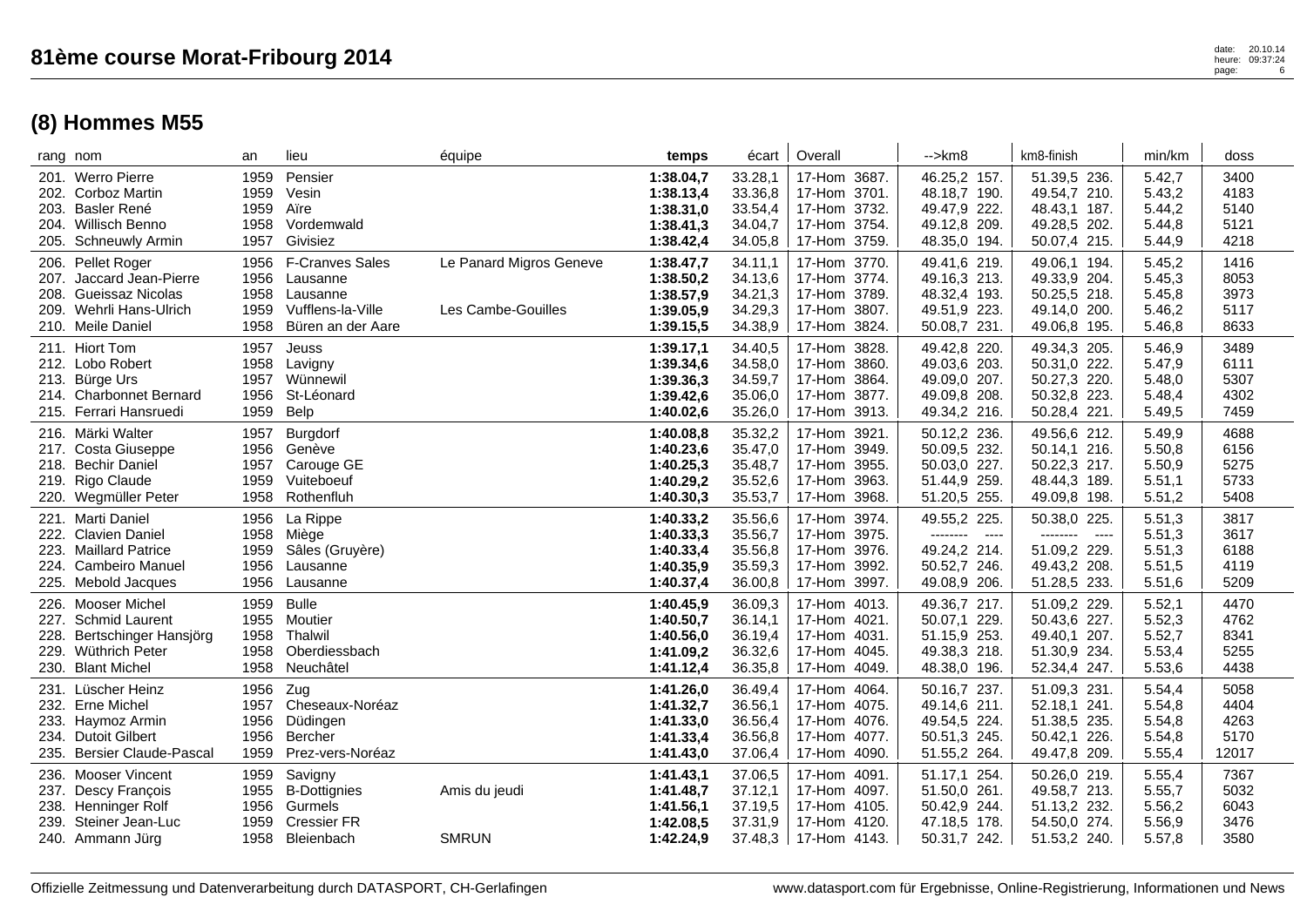| rang nom                                                                                                                    | an                                   | lieu                                                                                | équipe                                                 | temps                                                         | écart                                               | Overall                                                                         | $\rightarrow$ km $\beta$                                                              | km8-finish                                                                   | min/km                                         | doss                                 |
|-----------------------------------------------------------------------------------------------------------------------------|--------------------------------------|-------------------------------------------------------------------------------------|--------------------------------------------------------|---------------------------------------------------------------|-----------------------------------------------------|---------------------------------------------------------------------------------|---------------------------------------------------------------------------------------|------------------------------------------------------------------------------|------------------------------------------------|--------------------------------------|
| 241. Fonseca Acacio<br>242. Zehnder Rolf<br>243. Ruffieux Christian<br>244. Baechler Daniel<br>245. Geiser Raymond          | 1959<br>1957<br>1959<br>1957<br>1956 | P-Vila N. Paiva<br>Uster<br>Corminboeuf<br>Granges-Paccot<br><b>Fontaines NE</b>    | <b>ELECTRO FONSECA</b>                                 | 1:42.28,9<br>1:42.36,8<br>1:42.40,6<br>1:43.16,5<br>1:43.32,2 | 37.52,3<br>38.00,2<br>38.04,0<br>38.39,9<br>38.55,6 | 17-Hom 4152.<br>17-Hom 4161.<br>17-Hom 4165.<br>17-Hom 4211.<br>17-Hom 4237.    | 50.06,7 228<br>47.27,2 181.<br>49.32,6 215.<br>50.10,1<br>234.<br>50.10,9 235.        | 52.22,2 243.<br>55.09,6 280.<br>53.08,0 253.<br>53.06,4 252.<br>53.21,3 255. | 5.58,1<br>5.58,5<br>5.58,8<br>6.00,8<br>6.01,8 | 1427<br>4126<br>5752<br>5240<br>5282 |
| 246. Pfeiffer Klaus<br>247. Guignard Roland<br>248. Crétenet Denis<br>249. Malet Michel<br>250. Beimowski Thomas            | 1958<br>1957<br>1955<br>1956<br>1959 | Lommiswil<br>Prilly<br>Gland<br>Lausanne<br>Corcelles-le-Jorat                      |                                                        | 1:43.38,3<br>1:43.59,0<br>1:44.04,0<br>1:44.05,5<br>1:44.14,1 | 39.01,7<br>39.22,4<br>39.27,4<br>39.28,9<br>39.37,5 | 17-Hom 4246.<br>17-Hom 4277.<br>17-Hom 4284.<br>17-Hom 4287.<br>17-Hom 4303.    | 50.23,9 240.<br>51.08,2 252.<br>51.40,4 258.<br>52.20,4 268.<br>51.47,1<br>260.       | 53.14,4 254.<br>52.50,8 249.<br>52.23,6 244.<br>51.45,1 239.<br>52.27,0 245. | 6.02,1<br>6.03,3<br>6.03,6<br>6.03,7<br>6.04,2 | 3382<br>4436<br>8404<br>5167<br>8336 |
| 251. Castillo Bartolomé<br>252. Brühlmann Roy<br>253. Walter Franz<br>254. Brühwiler Eugen<br>255. Girardin Hubert          | 1959<br>1955<br>1959<br>1958<br>1959 | Paudex<br>Kirchberg SG<br>Pensier<br>Lully VD<br>Courfaivre                         | LCZ                                                    | 1:44.25,4<br>1:44.28,2<br>1:44.30,5<br>1:44.40,2<br>1:44.45,2 | 39.48,8<br>39.51,6<br>39.53,9<br>40.03,6<br>40.08,6 | 17-Hom 4315.<br>17-Hom 4321.<br>17-Hom 4325.<br>17-Hom 4338.<br>17-Hom 4344.    | 52.43,5 272.<br>50.21,5 239.<br>51.03,9 249.<br>50.41,1<br>243.<br>50.26,2 241.       | 51.41,9 237.<br>54.06,7 263.<br>53.26,6 256.<br>53.59,1 261.<br>54.19,0 265. | 6.04,9<br>6.05,0<br>6.05,2<br>6.05,7<br>6.06,0 | 8150<br>5146<br>5224<br>5378<br>7078 |
| 256. Steffen Peter<br>257. Marguet Pierre-Yves<br>258. Guetta Serge<br>259. Ehrbar Jean-Luc<br>260. Bill Walter             | 1957<br>1957<br>1958<br>1957<br>1958 | Burgdorf<br>Thônex<br>Lausanne<br>Lausanne<br>Derendingen                           | Die Post                                               | 1:44.53,7<br>1:44.55,5<br>1:45.12,6<br>1:45.18,4<br>1:45.35,6 | 40.17,1<br>40.18,9<br>40.36,0<br>40.41,8<br>40.59,0 | 17-Hom 4358.<br>17-Hom 4360.<br>17-Hom 4379.<br>17-Hom 4388.<br>17-Hom<br>4401. | 50.17,2 238.<br>50.59,0 248.<br>49.16,0 212.<br>50.08,5 230.<br>50.00,8 226.          | 54.36,5 271.<br>53.56,5 260.<br>55.56,6 290.<br>55.09,9 281.<br>55.34,8 286. | 6.06,5<br>6.06,6<br>6.07,6<br>6.07,9<br>6.08,9 | 6125<br>7478<br>6135<br>4407<br>6120 |
| 261. Tiberghien Grégoire<br>262. Schornoz Gérard<br>263. Planquois Vincent<br>264. Rochat Jean-Louis<br>265. Dubuis Etienne | 1958<br>1956<br>1959<br>1956<br>1959 | F-Vetraz Monthoux<br>Grand-Saconnex<br>F-Thollon<br>Marin-Epagnier<br>St-Sulpice VD | Le Panard Migros Genève                                | 1:45.39,2<br>1:45.45,4<br>1:45.49,1<br>1:45.53,4<br>1:45.59,2 | 41.02,6<br>41.08,8<br>41.12,5<br>41.16,8<br>41.22,6 | 17-Hom 4404.<br>17-Hom 4412.<br>17-Hom 4417.<br>17-Hom 4422.<br>17-Hom 4429.    | 52.11,4<br>266.<br>52.41,9 271.<br>51.08,0 251.<br>51.23,0 256.<br>263.<br>51.54,1    | 53.27,8 257.<br>53.03,5 250.<br>54.41,1 272.<br>54.30,4 270.<br>54.05,1 262. | 6.09,2<br>6.09,5<br>6.09,7<br>6.10,0<br>6.10,3 | 3609<br>8779<br>6710<br>8744<br>8065 |
| 266. Champoud Robert<br>267. Kilchenmann Stefan<br>268. Overney Josef<br>269. Bruttin Pierre<br>270. Decker Jean-Christophe | 1955<br>1957<br>1956<br>1958<br>1957 | J-Tokyo<br>Schliern b. Köniz<br>Oberschrot<br>Lutry<br>Pully                        | Deportivo Quito                                        | 1:46.09,0<br>1:46.10,2<br>1:46.18,5<br>1:46.20,9<br>1:46.39,8 | 41.32,4<br>41.33,6<br>41.41,9<br>41.44,3<br>42.03,2 | 17-Hom 4438.<br>17-Hom 4444.<br>17-Hom 4456.<br>17-Hom 4459.<br>17-Hom<br>4484. | 51.04,0<br>250.<br>53.38,9 284.<br>265.<br>52.10,1<br>53.39,3 285.<br>53.06,1<br>277. | 55.05,0 279.<br>52.31,3 246.<br>54.08,4 264.<br>52.41,6 248.<br>53.33,7 258. | 6.10,9<br>6.11,0<br>6.11,4<br>6.11,6<br>6.12,7 | 5337<br>8043<br>6227<br>5324<br>6395 |
| 271. Fleischli Leo<br>272. Jenelten Jean-Gustave<br>273. Klinke Gérald<br>274. Gantin Jean-Paul<br>275. Tschanz Louis       | 1958<br>1959<br>1959<br>1956<br>1958 | Udligenswil<br>Villarimboud<br>Savigny<br>F-Sciez<br>Tramelan                       | Evian off course                                       | 1:46.42,2<br>1:46.44,6<br>1:46.45,1<br>1:46.55,9<br>1:47.07,0 | 42.05,6<br>42.08,0<br>42.08,5<br>42.19,3<br>42.30,4 | 17-Hom 4487.<br>17-Hom 4490.<br>17-Hom 4491.<br>17-Hom 4507.<br>17-Hom 4522.    | 52.15,3 267.<br>51.53,3 262.<br>52.20,8 269.<br>51.26,2 257.<br>54.45,8 294.          | 54.26,9 267.<br>54.51,3 275.<br>54.24,3 266.<br>55.29,7 283.<br>52.21,2 242. | 6.12,8<br>6.13,0<br>6.13,0<br>6.13,6<br>6.14,3 | 6065<br>7157<br>6487<br>5607<br>6643 |
| 276. Magnusson Lennart<br>277. Bächler Hermann<br>278. Mulhauser Anton<br>279. Romano Giorgio<br>280. Bersier Marcel        | 1959<br>1955<br>1955<br>1958<br>1955 | Epalinges<br>Düdingen<br>Châtelaine<br>Le Landeron<br>Genève                        | HFR <sub>5</sub><br>TSV Düdingen<br>CCE <sub>2</sub> L | 1:47.12,2<br>1:47.22,0<br>1:47.39,1<br>1:48.04,5<br>1:48.07.4 | 42.35,6<br>42.45,4<br>43.02,5<br>43.27,9<br>43.30,8 | 17-Hom 4526.<br>17-Hom 4534.<br>17-Hom 4553.<br>17-Hom 4569.<br>17-Hom 4571.    | 53.31,0 280.<br>55.39,1 300.<br>54.33,4 291.<br>53.37,0 283.<br>52.46,5 273.          | 53.41,2 259.<br>51.42,9 238.<br>53.05,7 251.<br>54.27,5 268.<br>55.20,9 282. | 6.14,6<br>6.15,1<br>6.16,1<br>6.17,6<br>6.17,8 | 7062<br>7578<br>8654<br>6161<br>5131 |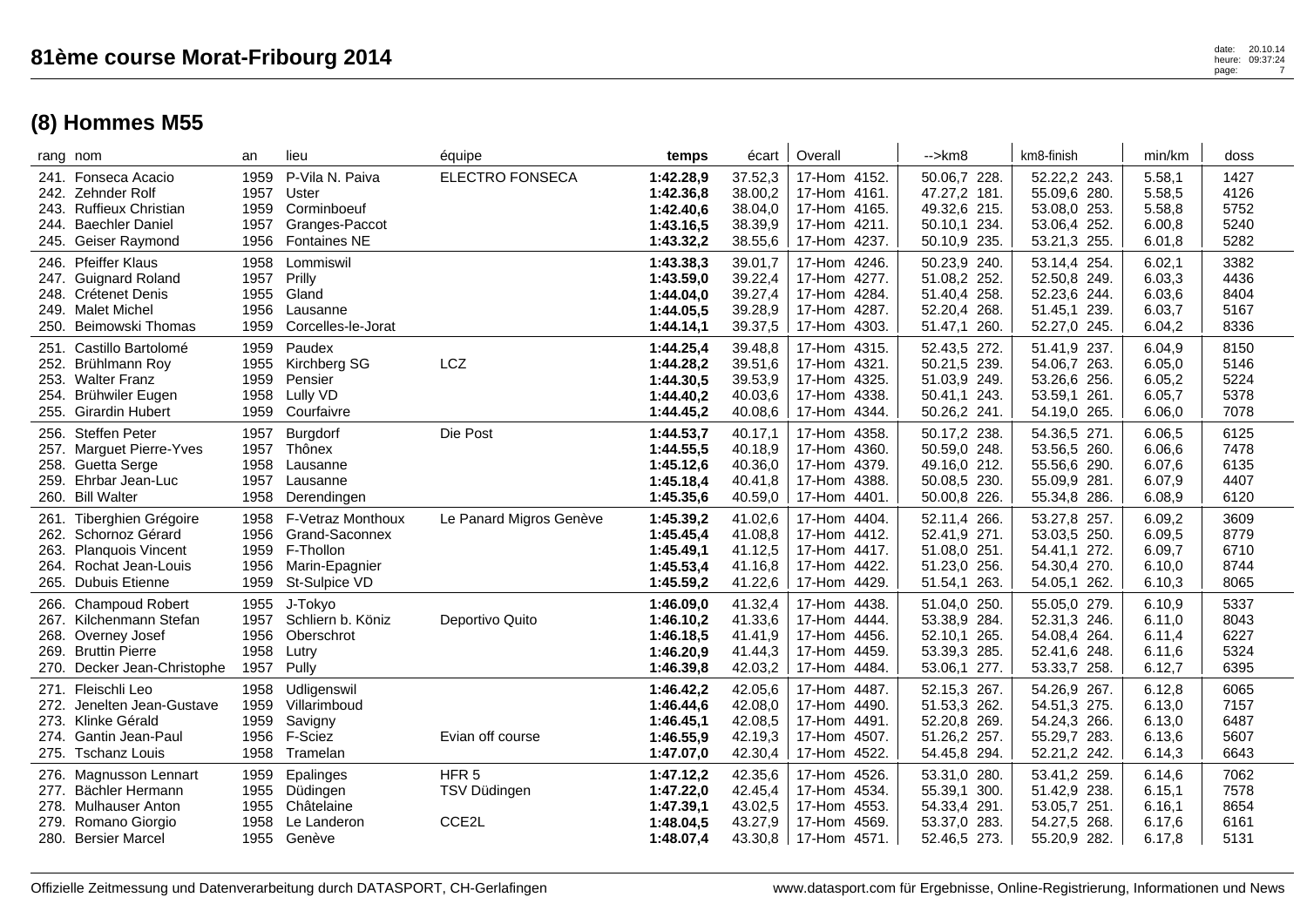|                      | rang nom                                                                                                                          | an                                   | lieu                                                                     | équipe                         | temps                                                         | écart                                                                 | Overall                                                                                 | $\rightarrow$ km $\beta$                                                         | km8-finish                                                                             | min/km                                          | doss                                 |
|----------------------|-----------------------------------------------------------------------------------------------------------------------------------|--------------------------------------|--------------------------------------------------------------------------|--------------------------------|---------------------------------------------------------------|-----------------------------------------------------------------------|-----------------------------------------------------------------------------------------|----------------------------------------------------------------------------------|----------------------------------------------------------------------------------------|-------------------------------------------------|--------------------------------------|
|                      | 281. Piguet Pierre-Louis<br>282. Spack Beat<br>283. D'Arbigny Pierre-André<br>284. Huggler Jean-Claude<br>285. Capaul Carlo       | 1959<br>1959<br>1959<br>1956<br>1957 | Les Geneveys-sur-Coffrane<br>Courtepin<br>Genève<br>Pully<br>Zürich      | Stade Genève                   | 1:48.21,5<br>1:48.26,4<br>1:48.32,0<br>1:49.10,2<br>1:49.22,4 | 43.44,9<br>43.49,8<br>43.55,4<br>44.33,6<br>44.45,8                   | 17-Hom 4585.<br>17-Hom 4589.<br>17-Hom 4597.<br>17-Hom 4634.<br>4641.<br>17-Hom         | 52.48,5 275.<br>53.34,4 282.<br>53.46,7 286.<br>54.41,3 293.<br>52.50,1 276.     | 55.33,0 285.<br>54.52,0 276.<br>54.45,3 273.<br>54.28,9 269.<br>56.32,3 294.           | 6.18.6<br>6.18,9<br>6.19,2<br>6.21,4<br>6.22,2  | 6563<br>4916<br>6231<br>6469<br>5945 |
| 289.                 | 286. Hirschi Beat<br>287. Luisier Jean-Michel<br>288. Ackermann Bernard<br><b>Battistolo Blaise</b><br>290. Chassot Michel        | 1957<br>1956<br>1957<br>1958<br>1955 | Bern<br>Collombev<br>Courtételle<br>Pully<br>Lausanne                    |                                | 1:49.25,3<br>1:49.30,0<br>1:49.36.4<br>1:49.47,4<br>1:50.09,6 | 44.48,7<br>44.53,4<br>44.59,8<br>45.10,8<br>45.33,0                   | 17-Hom 4644.<br>17-Hom 4648.<br>17-Hom 4654.<br>17-Hom 4662.<br>17-Hom<br>4677.         | 53.29,9 279.<br>53.57,3 287.<br>50.10,0 233.<br>53.32,8 281.<br>52.46,5 273.     | 55.55,4 289.<br>55.32,7 284.<br>59.26,4 308.<br>56.14,6 292.<br>57.23,1 296.           | 6.22,3<br>6.22, 6<br>6.23,0<br>6.23,6<br>6.24,9 | 3556<br>8056<br>6211<br>5196<br>7208 |
|                      | 291. Gaudard Pierre-Olivier<br>292. Selimi Ismet<br>293. Heim Roland<br>294. Christe Marc<br>295. Chelgoufi Rahman                | 1958<br>1956<br>1955<br>1956<br>1958 | Bretigny-sur-Morrens<br>Murten<br>Solothurn<br>Mairengo<br>Tavannes      | Gruppo Podisti Leventina       | 1:50.31,2<br>1:50.42,0<br>1:50.54,6<br>1:51.11,5<br>1:51.45,2 | 45.54,6<br>46.05,4<br>46.18,0<br>46.34,9<br>47.08,6                   | 17-Hom 4695.<br>17-Hom 4702.<br>17-Hom 4706.<br>17-Hom 4713.<br>17-Hom 4732.            | 53.26,7 278.<br>54.22,0 290.<br>52.38,2 270.<br>55.24,9 300.<br>54.09,2 288.     | 57.04,5 295.<br>56.20,0 293.<br>58.16,4 300.<br>55.46,6 288.<br>57.36,0 297.           | 6.26,2<br>6.26,8<br>6.27,5<br>6.28,5<br>6.30,5  | 7094<br>4933<br>6118<br>8380<br>5959 |
| 296.<br>298.<br>299. | Schürch Heinz<br>297. Weber Patrick<br><b>Robert Yves</b><br>Bernasconi Flavio<br>300. Gehri Mario                                | 1958<br>1959<br>1959<br>1959<br>1957 | Wabern<br><b>Corcelles NE</b><br>Crissier<br>Lausanne<br>Lausanne        |                                | 1:51.49,2<br>1:52.10,7<br>1:52.19,4<br>1:52.21,0<br>1:53.11,1 | 47.12,6<br>47.34,1<br>47.42,8<br>47.44,4<br>48.34,5                   | 17-Hom 4735.<br>17-Hom 4750.<br>17-Hom 4755.<br>17-Hom 4758.<br>17-Hom 4793.            | 56.49,1 305.<br>55.58,9 302.<br>57.17,3 307.<br>54.33,6 292.<br>54.57,2 296.     | 55.00,1 277.<br>56.11,8 291.<br>55.02,1 278.<br>57.47,4 298.<br>58.13,9 299.           | 6.30,7<br>6.32,0<br>6.32,5<br>6.32,6<br>6.35,5  | 8782<br>8948<br>8084<br>7205<br>8502 |
| 301.<br>304.         | Sainsbury Barry<br>302. Pasquier Jean-Claude<br>303. Sauterel Bertrand<br><b>Gottofrey Yves</b><br>305. Maytain Antoine           | 1957<br>1957<br>1959<br>1959<br>1955 | Riehen<br>Riaz<br>Yverdon-les-Bains<br><b>St-Cierges</b><br>Basse-Nendaz |                                | 1:53.55,5<br>1:53.58,3<br>1:54.19,4<br>1:54.25,1<br>1:54.28,0 | 49.18,9<br>49.21,7<br>49.42,8<br>49.48,5<br>49.51,4                   | 17-Hom<br>4817.<br>17-Hom 4819.<br>17-Hom 4831.<br>17-Hom<br>4834.<br>17-Hom 4836.      | 54.46,4 295.<br>55.23,6 298.<br>58.36,3 311.<br>55.48,8 301.<br>55.21,6 297.     | 59.09,1 306.<br>58.34,7 303.<br>55.43,1 287.<br>58.36,3 304.<br>59.06,4 305.           | 6.38,1<br>6.38,2<br>6.39,4<br>6.39,8<br>6.40,0  | 5202<br>7063<br>8765<br>7047<br>8170 |
| 306.<br>308.<br>309. | Perroud Jean-Pierre<br>307. Curchod Pierre<br>Sieber Serge<br>Vacheron Daniel<br>310. Baumann Rudolf                              | 1958<br>1957<br>1955<br>1958<br>1957 | Attalens<br>Le Mont-sur-Lausanne<br>Farvagny<br>Dombresson<br>Hünibach   |                                | 1:56.35,1<br>1:56.40.8<br>1:56.42,5<br>1:56.59,2<br>1:58.32,3 | 51.58,5<br>52.04,2<br>52.05,9<br>52.22,6<br>53.55,7                   | 4897.<br>17-Hom<br>17-Hom 4900.<br>4903.<br>17-Hom<br>17-Hom<br>4913.<br>17-Hom 4952.   | 1:09.54,1 325.<br>57.03,8 306.<br>58.09,5 310.<br>56.25,2 304.<br>1:00.05,7 315. | 46.41,0 142.<br>59.37,0 309.<br>58.33,0 302.<br>1:00.34,0<br>310.<br>58.26,6 301.      | 6.47,4<br>6.47,7<br>6.47,8<br>6.48,8<br>6.54,2  | 8706<br>7210<br>7570<br>7512<br>8332 |
| 311.                 | Fiorucci Mauro<br>312. Schmid William<br>313. Joly René<br>314. Zurkinden Hans<br>315. Veth Jean-Daniel                           | 1959<br>1956<br>1958<br>1955<br>1958 | Chexbres<br>Muraz (Collombey)<br>Plan-les-Ouates<br>Düdingen<br>Lausanne | CourirEnsemble<br>TSV Düdingen | 1:58.51,2<br>1:58.55,0<br>1:58.57,6<br>2:01.44,1<br>2:02.08,2 | 54.14,6<br>54.18,4<br>54.21,0<br>57.07,5<br>57.31,6                   | 4964.<br>17-Hom<br>17-Hom 4965.<br>17-Hom 4967.<br>5006.<br>17-Hom<br>17-Hom 5009.      | 54.17,6 289.<br>59.40,1 313.<br>57.57,7 309.<br>1:00.25,1 317.<br>59.42,2 314.   | 1:04.33,6 315.<br>59.14,9 307.<br>1:00.59,9 311.<br>1:01.19,0 312.<br>1:02.26,0 313.   | 6.55,3<br>6.55,5<br>6.55,7<br>7.05,3<br>7.06,8  | 8039<br>8199<br>5456<br>7577<br>5344 |
| 316.                 | Nussbaum André<br>317. Colliard Reynald<br>318. Chanson Christian<br>319. Horisberger Jean-Bernard 1955<br>320. Jacquier Philippe | 1955<br>1957<br>1956<br>1956         | Chevroux<br><b>St-Martin FR</b><br>Cornaux NE<br>Salavaux<br>Ferlens VD  |                                | 2:02.57,1<br>2:04.36,4<br>2:05.03,5<br>2:05.20.2              | 58.20,5<br>59.59,8<br>1:00.26,9<br>1:00.43.6<br>$2:05.52,4$ 1:01.15,8 | 17-Hom<br>5017.<br>17-Hom 5047.<br>17-Hom<br>5051.<br>5053.<br>17-Hom<br>  17-Hom 5059. | 1:00.20,0 316.<br>56.01,8 303.<br>59.12,9 312.<br>57.55,8 308.<br>1:00.27,1 318. | 1:02.37,1 314.<br>1:08.34,6 321.<br>1:05.50,6 317.<br>1:07.24,4 319.<br>1:05.25,3 316. | 7.09,6<br>7.15,4<br>7.17,0<br>7.17,9<br>7.19,8  | 8187<br>7114<br>8270<br>8190<br>8244 |